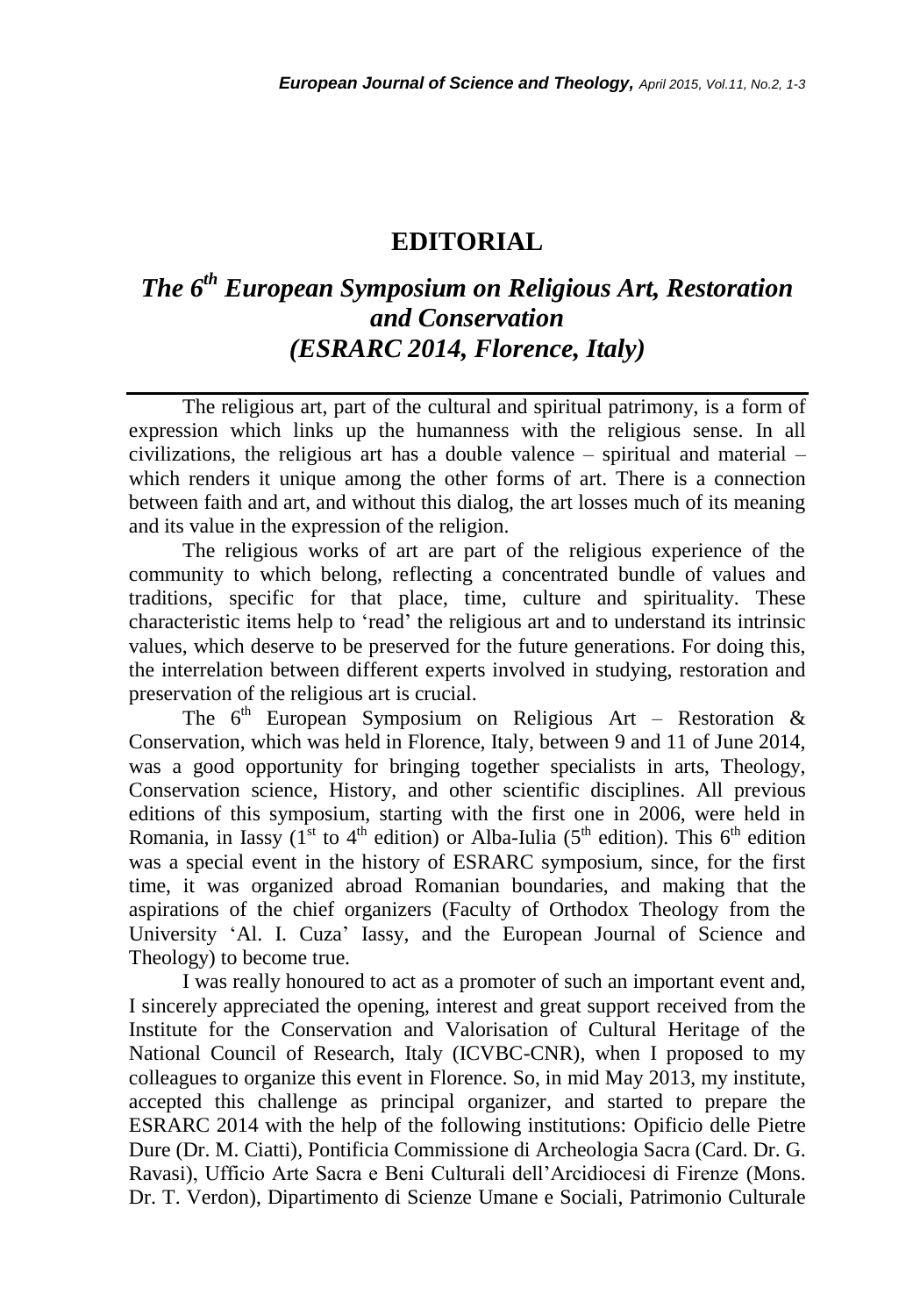(Dr. R. Pozzo), 'Petru Poni' Institute of Macromolecular Chemistry of the Romanian Academy in Iassy (Prof. B.C. Simionescu), and, of course, the Faculty of Orthodox Theology from the University 'Al. I. Cuza' Iassy (Prof. Dr. Melniciuc-Puică) and the European Journal of Science and Theology (Dr. I. Rusu).

Dr. Marco Realini, the interim director of ICVBC-CNR at that time, beside Dr. Piero Tiano, Arch. Rachele Manganeli Del Fà and me, have begun to make all the arrangements for preparing the upcoming  $6<sup>th</sup>$  edition of ESRARC. The first think we did was to find a suggestive location, where art, religion and Science could meet, and the Auditorium Santa Apollonia located in the centre of Florence, was considered the most suitable one, as this space is actually a deconsecrated monastery church. Nowadays it is used by the University of Florence and Regione Toscana, as a conference hall, where, some frescoes of Bernardino Poccetti and the simple but solemn portal, attributed to the architect Giovanni Antonio Dosio, can be admired. Then, in September, Prof. Maria Perla Colombini became the new director of ICVBC-CNR, and she joined us on the way of a successful symposium preparation. In January 2014 the first call was lanced, and the official registrations for the conference stared.

We were very pleased about the positive replay of the specialists working with religious art. The participants in the conference were of high academic level and came from 18 countries: Belarus, Denmark, Egypt, France, Japan, Italy, Macedonia, Malta, Norway, Poland, Portugal, Czech Republic, Romania, Russia, Slovakia, Spain, Switzerland and Turkey. This wide interest of so many heterogeneous scientific figures confirmed us the necessity and utility of such an international conference.

The  $6<sup>th</sup> ESRARC$  was focused on two main themes, related with (A) the socio-spiritual values of the religious art and (B) its conservation and restoration, in which significant scientific contributions were received. The topics of the symposium were divided in: (A1) Artistic and cultural evaluation, (A2) Historic, theological and social perspectives (past and present), (B1) Environmental impact, (B2) Analytical, diagnostic and intervention methodologies, (B3) New materials for the conservation and restoration, and (B4) Monitoring and scheduled maintenance. The B2 topic was the one with the biggest number of the contributions.

The symposium was introduced by three valuable experts. The art historian Prof. Dr. Giorgio Bonsanti initiated a talk on the significance of 'Restoring the religious art – from theory to practice'. Then, Prof. Dr. Mauro Matteini, chemist and international expert in Conservation science, spoke about 'The gilding techniques in the ancient sacred art', while Prof. Dr. Massimiliano A. Polichetti, a researcher, historian of Art and Philosophy of Religion, made a very interesting introduction about the 'Religious Indo-Tibetan art'.

The lectures of high professional levels presented within the  $6<sup>th</sup> ESRARC$ underlined the values and ways to preserve the tangible and intangible religious art, by means of historical-artistic, theological, social and scientific investigations. The speakers imparted their experience and knowledge in